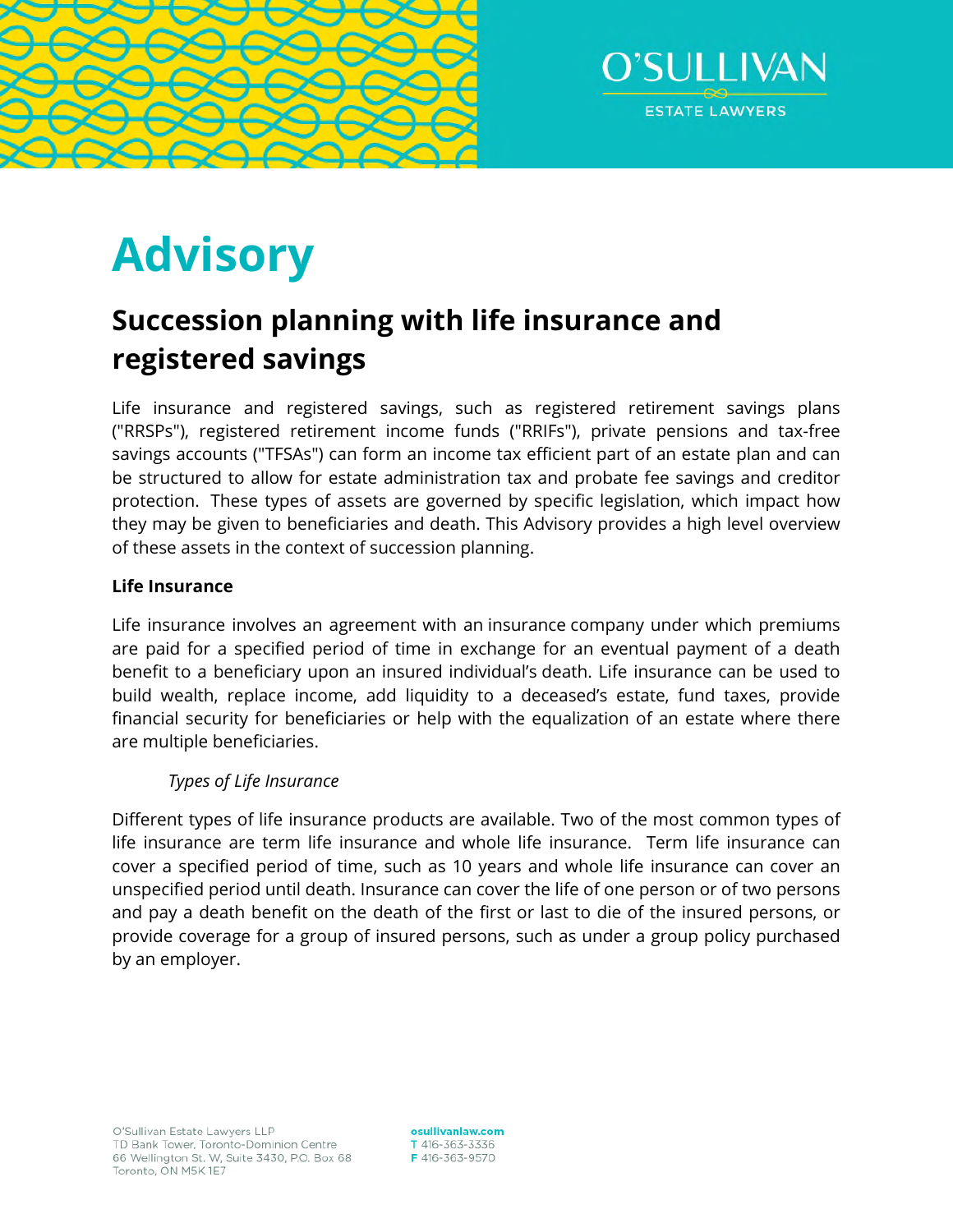

#### *Advantages and Disadvantages of Life Insurance*

In Canada, the receipt of a life insurance death benefit on a policy owned by an individual owner is not subject to income tax as it is considered a receipt of capital, which is one of the key benefits of life insurance. Further, provided life insurance benefits are designated as payable to a beneficiary other than the insured's estate, they generally pass outside of the insured's estate and do not form a part of the value of the estate for the purpose of calculating Ontario Estate Administration Tax ("EAT"), which is payable at the rate of approximately 1.5% of the value of an estate. For example, if \$1 million dollars is designated to a named beneficiary in the form of a life insurance benefit, approximately \$15,000 of EAT would be saved, in contrast to \$1 million dollars payable to the estate of the deceased, which would increase the EAT by \$15,000.

Life insurance proceeds may also be structured to protect them from the insured person's creditors. Under the Ontario *Insurance Act*, where life insurance proceeds are designated as payable to any beneficiary irrevocably or to the insured person's spouse, child, grandchild or parent, all amounts payable under an insurance contract remain out of the insured person's creditors' reach during the lifetime of the insured person. Following the death of the insured person, where a beneficiary other than the insured person's estate is designated as beneficiary of a death benefit, the death benefit remains out of reach of the insured person's creditors.

#### *Corporately Owned Life Insurance*

Life insurance may be purchased and owned by the insured person or by a third party, such as a spouse or a private corporation. It may be efficient for certain small business corporations which pay a reduced income tax rate to own life insurance. Where a corporation is the recipient of the death benefit, on the death of the insured, the benefit would generally be received by the corporation free of income tax and be added to the capital dividend account of the corporation, which could then be paid out to the corporation's Canadian-resident shareholders as a capital dividend free of income tax. However, life insurance proceeds payable to the corporation as a beneficiary would generally be exposed to the corporation's shareholders' creditor claims before the funds could be paid out to the shareholders. If an individual is named as a beneficiary of a corporately-owned life insurance policy, the death benefit may be subject to a taxable benefit tax treatment in the hands of the individual recipient, which would be a taxinefficient outcome.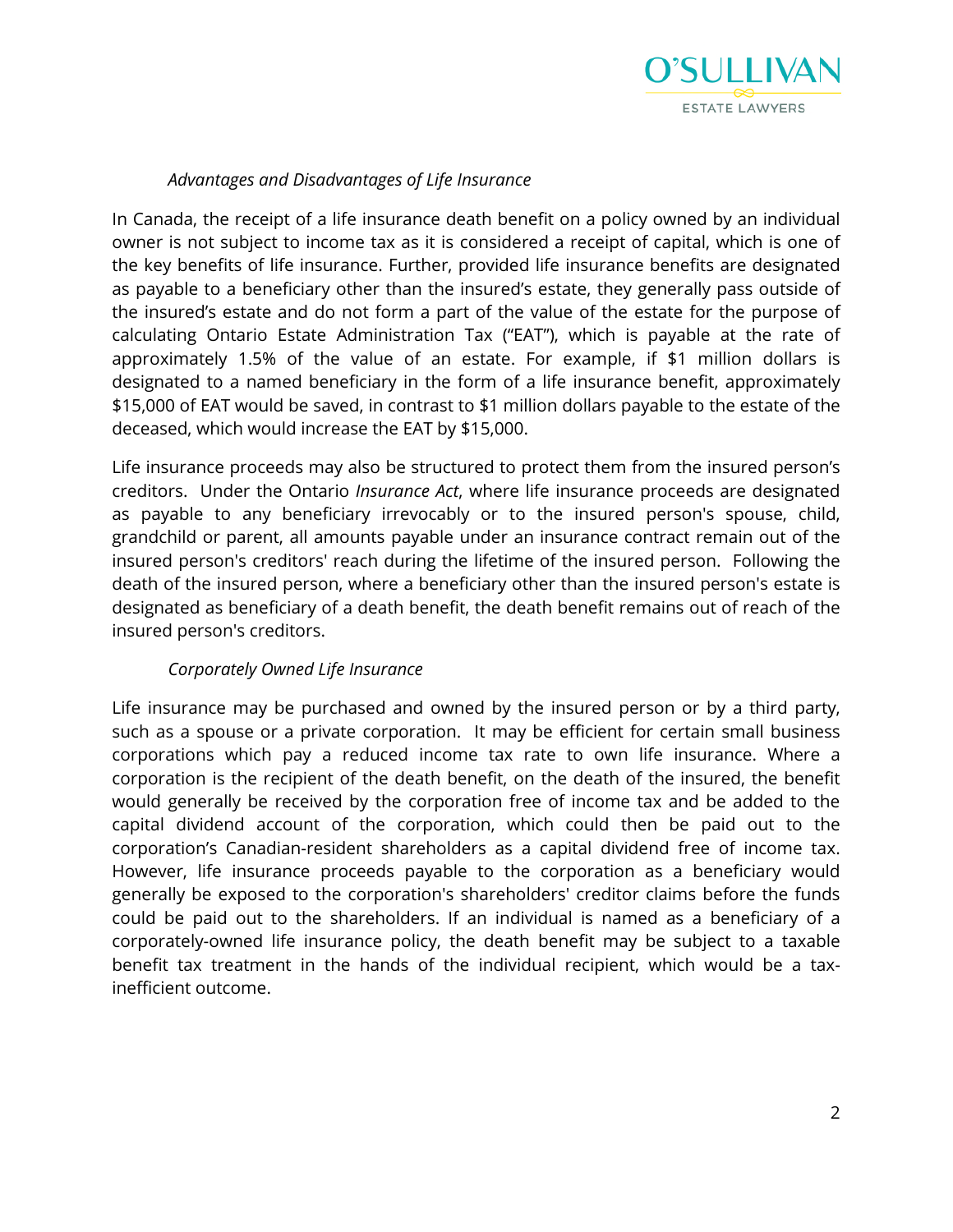

#### *Designating Beneficiaries of Life Insurance*

In Ontario, the *Insurance Act* governs the designation of beneficiaries of a life insurance policy. It provides that an insured may make or change a revocable designation in the insurance contract or by a declaration. A declaration may be contained in a will or another document. Generally, the last designation or declaration prevails against earlier ones. A designation only governs a contract in existence at the date of the declaration and should refer to it specifically, naming the contract and its identifying details.

Insurance declarations are frequently completed in conjunction with estate planning documents. Generally, such declarations will be included in the introductory provisions of the insured's will which deal with matters other than the insured's estate assets. In the case of a jointly owned joint and last to die life insurance policy, a declaration is generally completed jointly by the insured owners in a separate, jointly executed insurance declaration.

Although a designation made inside the insurance contract in the form provided by the insurance company ensures that the intended beneficiary will receive the payment of the death benefit, a declaration provided for in a will provides for more flexibility. A declaration in a will allows for the ability to include flexible trust provisions, including the appointment of trustees to hold the insurance proceeds, and can provide a series of contingent beneficiaries as well as other terms and conditions which can parallel the provisions of the will plan for the estate. The designation provision in an insurance contract offers very limited options and can create problems, particularly if there are minor beneficiaries. Many have no provisions for the appointment of a trustee to receive insurance proceeds on behalf of a minor, and those that do are very limited in their terms often requiring payment of the proceeds to the beneficiary at the age of majority, as opposed to a more financially mature age. If minors are named as beneficiaries, the proceeds are required to be paid into court for their benefit or to a court appointed legal guardian in the absence of specific trust provisions.

As noted above, it is possible to make irrevocable beneficiary designations under the *Insurance Act*, which provides certain benefits to the insured, such as creditor protection. The Act requires such a designation to be made either in the insurance contract or in a declaration that is a separate document from the insured's will and such a designation document must be filed with the insurer at its head or principal office in Canada. Where an irrevocable designation is made, it cannot be altered or revoked without the consent of the beneficiary while the beneficiary is living. Where the irrevocable beneficiary is a minor, the consent would only be valid if the beneficiary was at least 18 years old.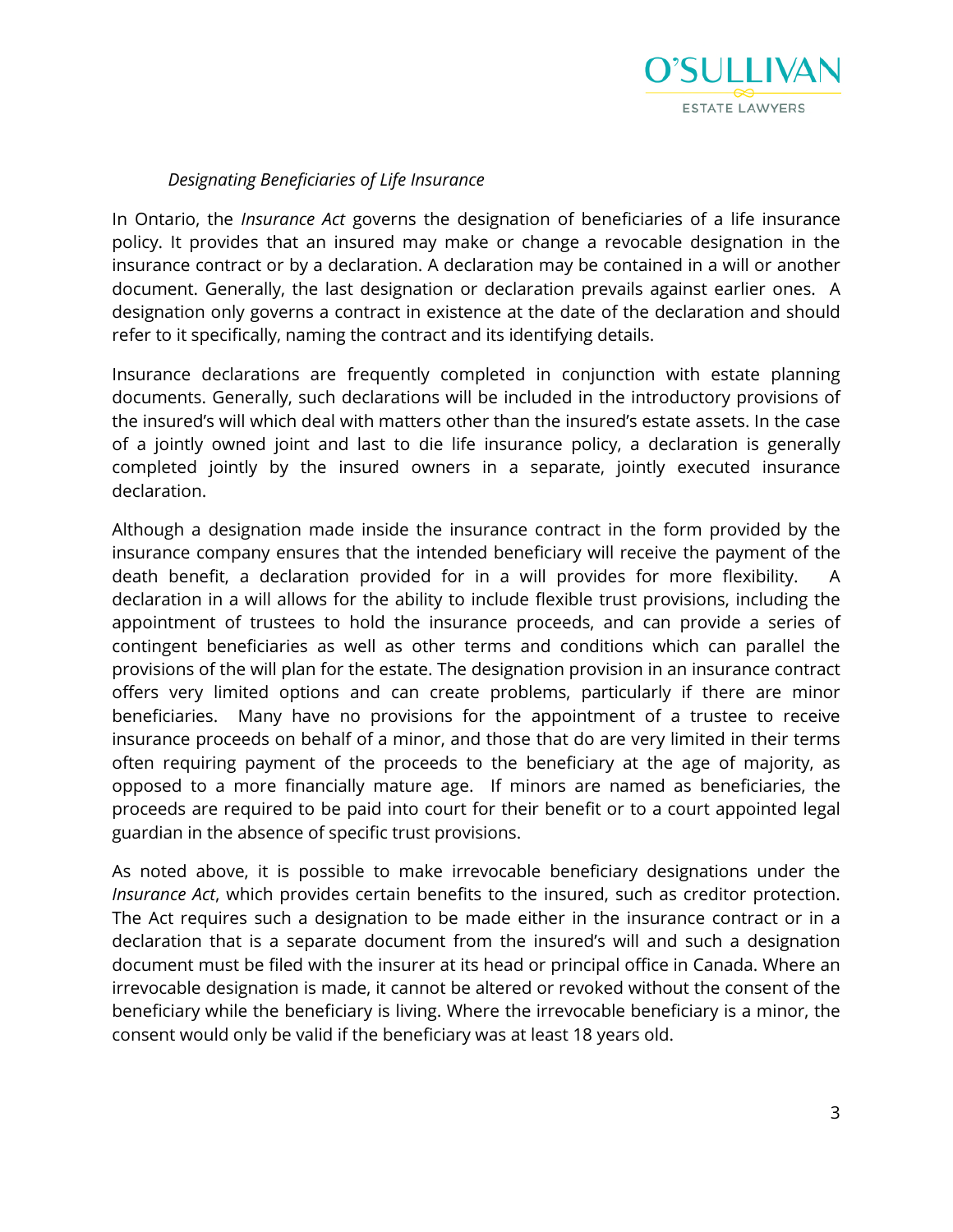

#### **Annuities**

An annuity is a financial product provided by a life insurance company, that pays a guaranteed or a variable income for a specific period of time (a "term-certain annuity") or until the death (a "life annuity") of the beneficiary (called the "annuitant"). Annuities are frequently used to provide for retirement or disability funding.

### *Funding of Annuities*

Annuities may be purchased with registered funds that may have been previously exempted from income tax, such as funds inside a RRSP, a Locked-In Retirement Account ("LIRA"), Individual Pension Plan ("IPP") or Registered Disability Savings Plan ("RDSP"), with registered pension plan funds, or with ordinary after-tax savings. The source of funding generally determines the annual income tax treatment of the annuity benefits during the lifetime of the annuitant.

### *Types of Annuities*

There are many different types of annuity products available, which may allow single or joint annuitant options and which may or may not permit the designation of successor beneficiaries upon the death of the annuitant(s). Beneficiaries may in some cases step into the shoes of a deceased annuitant and receive annuity income or alternatively receive a single lump-sum payment upon the death of the annuitant. The income tax treatment of the death benefit also varies. For instance, if the annuity death benefit is in the form of continued income received by a successor, it would generally be taxed in the hands of the successor; if received as a lump sum, it may be taxed in the hands of the deceased annuitant's estate. Both the lifetime and death benefit taxation of annuities should be confirmed with the assistance of tax advisors.

#### *Designating Beneficiaries of Annuities*

In addition to the federal *Income Tax Act* mandating the taxation of annuities, annuities are also subject to provincial legislation for succession law purposes. In Ontario, annuities are included in the definition of life insurance under the *Insurance Act*. Similarly to life insurance death benefits, annuity death benefits generally pass outside of the estate, bypassing EAT and the creditors of the deceased. Where an annuity permits a designation of beneficiaries, such a designation should be completed either in the annuity contract or by way of a declaration as discussed above with respect to life insurance.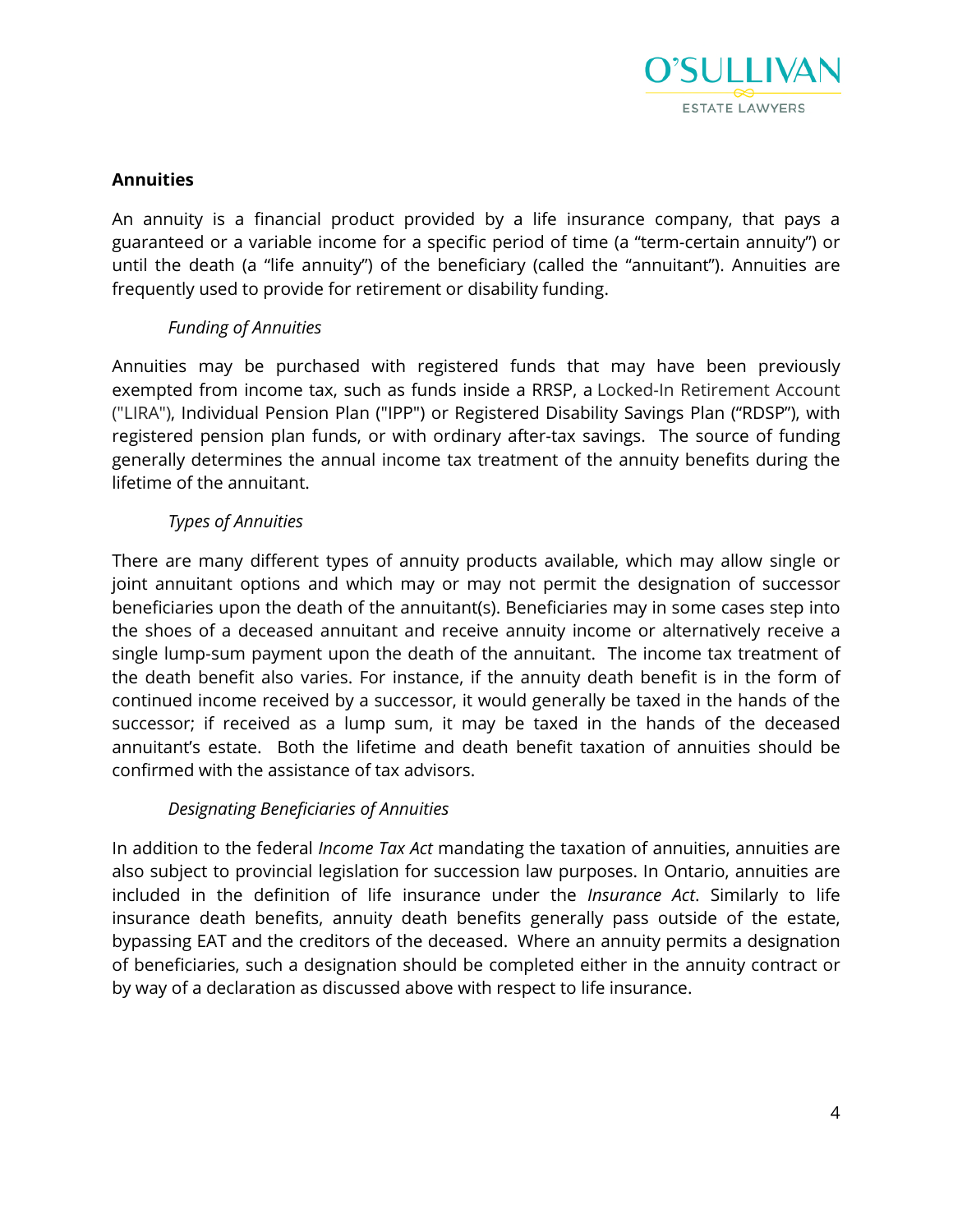

#### **RRSPs and RRIFs**

RRSPs were first introduced in 1957 and the rules governing them since then have evolved significantly. RRSPs are a federal Canadian income tax program designed to encourage individuals to save for retirement by allowing a deferral of annual income tax on permitted contributed earnings at a time taxpayers are expected to be in higher marginal income tax brackets to a time they are expected to be in lower marginal income tax brackets.

### *Lifetime Taxation of RRSPs and RRIFs*

Generally, contributions to RRSPs are deductible from the contributor's (generally called the "annuitant") taxable income. The contributions are dependent on contribution room which is determined in relation to the annuitant's annual earnings. Unused contribution room is carried forward indefinitely.

Another attractive feature of RRSPs is that contributions to spousal RRSPs are permitted without the application of tax attribution rules, which generally apply in Canada on financial transfers between spouses that lead to taxable income in the hands of the recipient spouse. Spousal RRSP contributions must be within the contributing spouse's annual contribution limit in order for the attribution rules not to apply.

Contributed funds grow and compound inside the RRSP on a tax-deferred basis. RRSP proceeds are included in the annuitant's income on their withdrawal. Generally, an RRSP must be converted to a RRIF, an annuity, or be withdrawn as a taxable lump sum payment by the end of the calendar year the annuitant turns 71. RRSP and RRIF funds are generally permitted to be invested in investments such as public equities, mutual funds, investment funds and guaranteed income certificates. Under the *Income Tax Act*, a RRIF is subject to mandatory minimum graduated annual withdrawals that are calculated in reference to the annuitant's age. The *Income Tax Act* permits the splitting of RRSP/RRIF income between spouses, which is consistent with the rule that permits spousal contributions.

#### *Designating Survivor Beneficiaries of RRSPs and RRIFs*

By default, if no beneficiary of an RRSP or a RRIF is named, on the death of the annuitant, the full balance in the RRSP or RRIF is paid to the annuitant's estate and the full amount is included as ordinary income in the terminal year income tax return of the deceased. The terminal year will generally have many actual and deemed income inclusions and it may be likely that the top marginal income tax rate will apply such that more than half of RRSP or RRIF funds, as applicable, could be lost to income tax. Such a payment to the estate also means that the RRSP/RRIF funds will form part of the value of the estate at the date of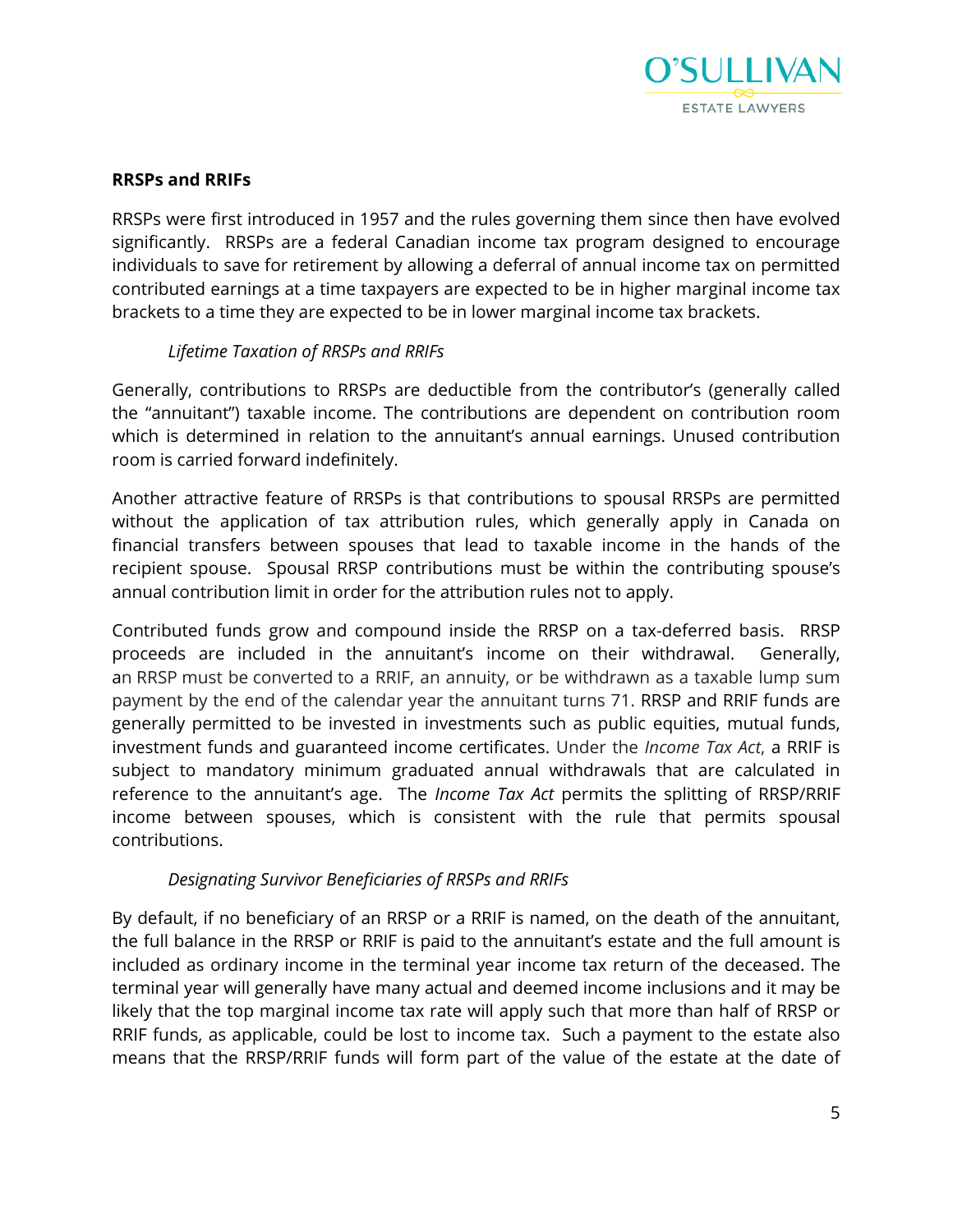

death and their entire pre-tax amount will be subject to EAT of 1.5% and also be exposed to the deceased's creditors.

It is possible to designate a married or common-law spouse or a financially dependent minor child or grandchild or a financially-dependent infirm adult child or grandchild as an eligible beneficiary to receive the deceased annuitant's RRSP or RRIF funds on a rollover basis and without an income tax cost to the annuitant's estate.

In the case of a spouse, the designation may be either as a designated beneficiary or as a successor annuitant, both of which options permit a tax-deferred rollover of the funds to the survivor. A successor annuitant designation permits the surviving spouse to step into the shoes of the deceased annuitant without having to liquidate the RRSP or RRIF, as applicable. Where the annuitant designates the surviving spouse as a designated beneficiary and not a successor annuitant, the surviving spouse is able to elect the designation to be that of a successor annuitant.

Income earned inside the RRSP/RRIF following the death of the original annuitant, where an eligible beneficiary is designated, will be taxed in the hands of the beneficiary. Otherwise, it will form income of the estate and will be taxed as part of the estate. Unless the estate qualifies as a graduated rate estate, a special tax status under income tax legislation, which status is available only during the first 36 months after the death of the deceased, the estate will not benefit from graduated rate taxes and will be taxed at the highest marginal tax rate.

It is important to appreciate who bears the income tax burden on RRSP/RRIF proceeds and income, particularly in estate plans that name different persons as beneficiaries of the RRSP than of the residue of the estate. Generally, where no rollover to an eligible beneficiary is available, the RRSP/RRIF will be included in the income of the original (deceased) annuitant and the income tax resulting thereon will generally be payable by the estate and not by the beneficiaries of the RRSP. This tax burden may significantly reduce the value of the residue of the estate at the cost of the beneficiaries of the residue of the estate although the intention may have been to treat each group of beneficiaries equally. It is therefore important to ensure that such tax implications are carefully evaluated with proper professional advice.

For U.S. persons living in Canada, RRSPs and RRIFs may be exempt from passive foreign investment corporation ("PFIC") reporting. They are further exempt from Form 3520-A reporting (annual information return of foreign trust with a U.S. owner). Finally, under the Canada-U.S. Tax Treaty, they are recognized as tax-deferred accounts for U.S. tax purposes.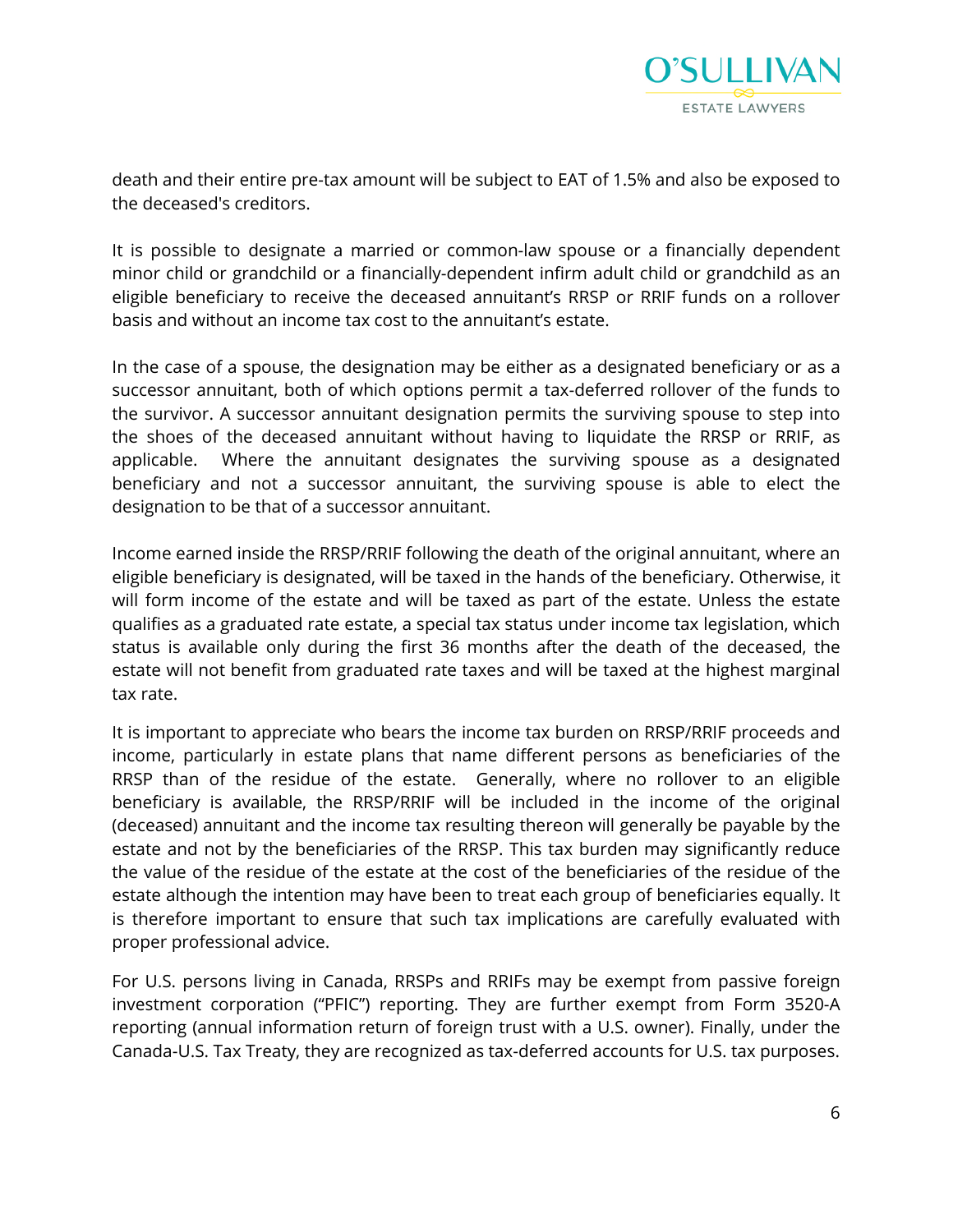

#### *Creditor Protection on Death for RRSPs and RRIFs*

In Ontario where RRSPs and RRIFs are designated in favour of an individual and not in favour of the annuitant's estate, on death the proceeds pass outside of the estate of the original (deceased) annuitant and are protected against the deceased annuitant's creditors based on Ontario case law.

#### **Individual Pension Plans**

Individual Pension Plans ("IPPs") are defined-benefit pension plans governed by the *Income Tax Act* and by provincial pension legislation. IPPs are generally provided for shareholdersemployees of private Canadian companies as a means to fund their retirement. IPPs are generally provided for less than four beneficiaries, at least one of whom is related to the provider company.

IPPs are subject to complex employee-employer funding and taxation rules that are tied to the beneficiary's employment earnings. IPP funding and mandatory withdrawal rules were changed in the recent past, eliminating some of the advantages IPPs have historically had over other retirement funding products. Nevertheless, IPPs may remain an attractive option for some private companies, such as those at risk of the passive investment income tax that applies to annual investment income in excess of \$50,000. By eligibly transferring their passive funds to an IPP such companies may minimize their corporate income taxes.

In Ontario, the *Pension Benefits Act* requires that the beneficiary's spouse be named as the primary death beneficiary for pre- and post-retirement death benefit purposes. The IPP beneficiary can designate another death beneficiary or death beneficiaries to receive death benefits only if the spouse signs a waiver to that effect.

The IPP beneficiary may designate a contingent beneficiary to receive pre-retirement death benefits in the event that the spouse predeceases the beneficiary. Post-retirement death benefits are governed by the terms of the agreement as selected by the member.

#### **TFSAs**

The TFSA program has been described as the single most important personal savings vehicle since the introduction of RRSPs. It has been in place since January 1, 2009 for Canadian-resident individuals who are at least 18 years old. The TFSA program provides a means to save investment-type income on a completely tax-free basis.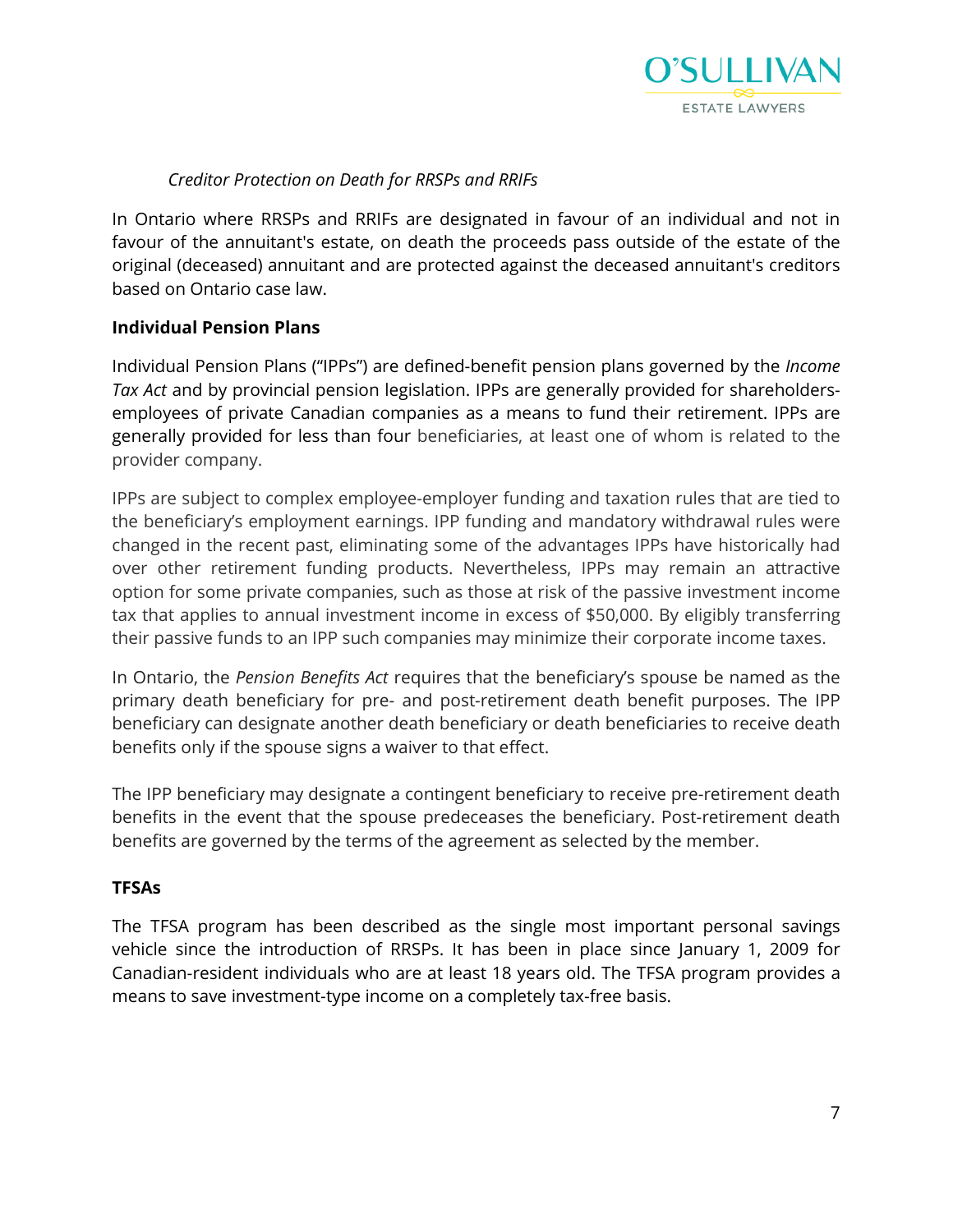

#### *The TFSA Model*

Since its introduction in 2009, the TFSA program permitted individuals to contribute between \$5,000 and \$10,000 on an annual basis to a TFSA which is generally held with a Canadian financial institution. Unused contribution room can be carried forward indefinitely. On a cumulative basis, by 2022 an individual could have contributed \$81,500 to his or her TFSA, as explained in the table below.

| Years     | <b>TFSA Annual Limit</b> | <b>Cumulative Total</b> |
|-----------|--------------------------|-------------------------|
| 2009-2012 | \$5,000                  | \$20,000                |
| 2013-2014 | \$5,500                  | \$31,000                |
| 2015      | \$10,000                 | \$41,000                |
| 2016-2018 | \$5,500                  | \$57,500                |
| 2019-2022 | \$6,000                  | \$81,500                |

TFSA funds are generally permitted to be invested in investments that are RRSP-eligible, such as public equities, mutual funds, investment funds and guaranteed income certificates.

While contributions to a TFSA are not deductible from the contributor's taxable income, all earnings inside the TFSA and subsequent withdrawals are generally exempt from income taxation in Canada.

Unlike an RRSP, a TFSA is not considered under U.S. tax rules to be a pension plan. TFSAs held by U.S. persons may therefore be at risk of [passive foreign investment company](https://en.wikipedia.org/wiki/Passive_foreign_investment_company) (PFIC) and grantor foreign trust tax treatment in the U.S. Further, like other non-U.S. accounts, a TFSA may also need to be included on a U.S. citizen's Foreign Bank Account Report ("FBAR"). Earnings inside the TFSA are generally taxed by the U.S. As such, TFSAs are often not recommended as a worthwhile savings vehicle for Canadian residents who are U.S. persons.

#### **Beneficiaries of TFSAs on Death**

Since TFSAs are not taxable, on death the proceeds of a TSFA are also not subject to income tax in Canada, whether they are received by the estate or paid to another recipient.